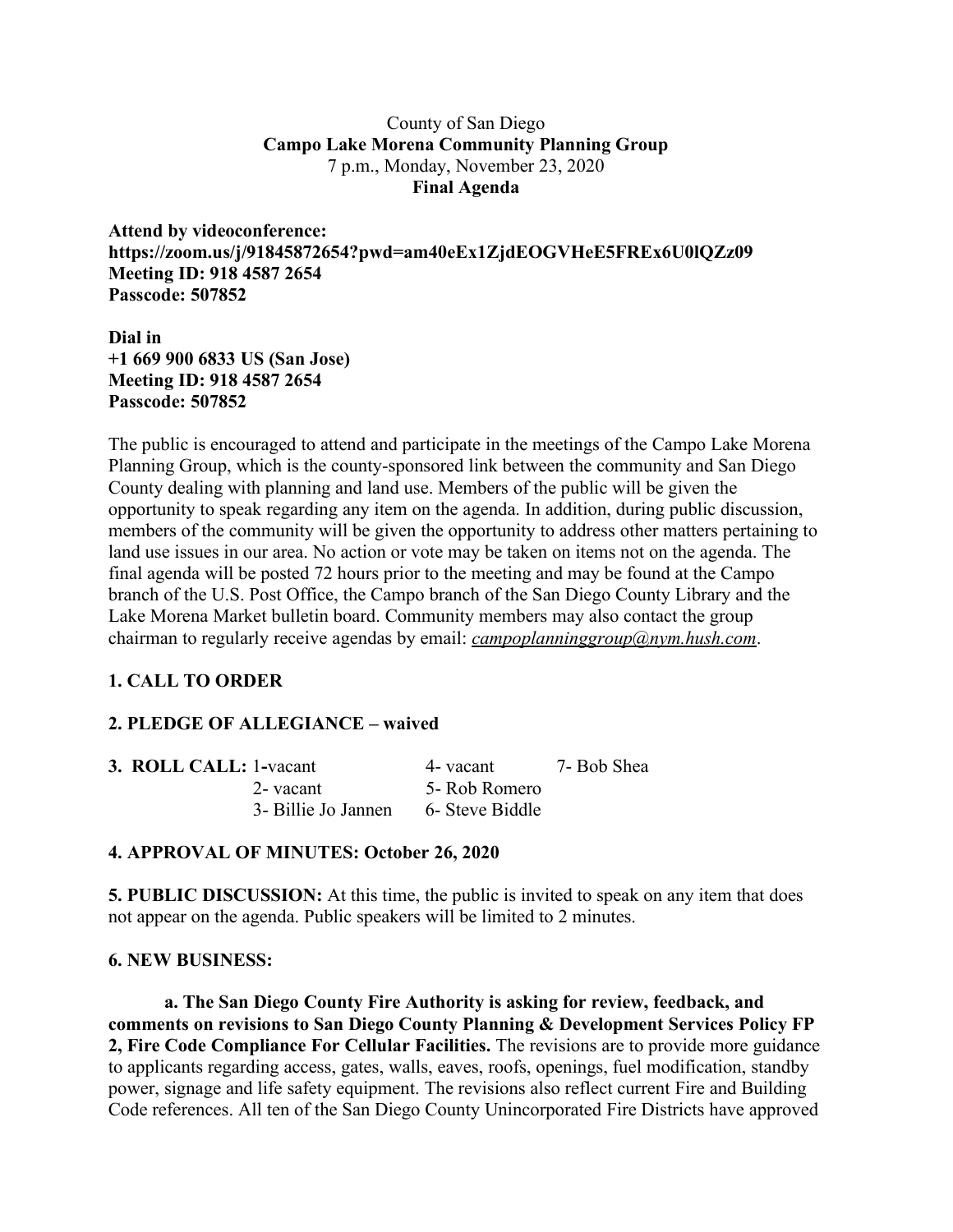the revised Policy, so it will no longer be necessary to obtain PDS Form 399F (Fire Availability Form) from any of the districts. These revisions do not add any new steps to the current process of discretionary review for cellular facilities. Deputy Fire Marshal Dave Sibbett to present. **Discussion and vote.**

**b. Review of clearance regulation, especially as it applies to overgrown properties that encroach on required clearance for neighboring properties.** Deputy Fire Marshall Dave Sibbett to present and answer questions. **Discussion only.**

**c. Renewable energy zoning and streamlining overlay on local communities .** The planning department is developing options to streamline the environmental review process for renewable energy projects, including the options of preparing a Programmatic Environmental Impact Report (EIR), to identify ideal locations for renewable energy projects, and develop a design review checklist exemption process. The options are intended to provide an organized framework to facilitate further policy decisions and prioritization of County actions related to Renewable Energy Overlay Districts, Design and Development Guidelines, Zoning Regulations, and Program/Project Environmental Processes Streamlining. Planners Donald Chase and Timothy Vertino to present. Project page here: https://www.sandiegocounty.gov/content/sdc/pds/advance/renewableenergyoverlay.html

#### **Discussion and vote.**

**d. Re-seat members in odd-numbered group seats.** The county has decided it requires a vote of the group in order to retain currently seated members. **Discussion and vote.**

**e. Dissolution or repurposing of the Solar Projects Subcommittee.** The solar project that has been in process for the 1800 block of Lake Morena Drive has been withdrawn. However, SDG&E is planning a microgrid at Cameron Corners, and other projects may come up. **Discussion and vote.**

# **7. OLD BUSINESS:**

**a. Standing subcommittee reports (no action):** Groundwater, Rob Romero; Sewer and Septic, vacant; Community Economic Impacts, Steve Biddle; Public Safety, Bob Shea.

**b. Ad hoc subcommittee reports (no action):** Solar Projects, Rob Romero; Cannabis, Rob Romero and Steve Biddle.

**c. Chairman's report, Billie Jo Jannen:** We need to start thinking about our training for 2021. The county has sent a schedule of three "in-person" sessions to be delivered via videoconference. There will be three in-person/virtual trainings this year (dates below). County staff is requesting RSVPs, per the instruction in the email I sent out.

- $\bullet$  Saturday, December 12, 2020 8:30 am to 1:00 pm on Microsoft Teams
- Saturday, January 9, 2021 8:30 am to 1:00 pm on Microsoft Teams, if we can meet inperson the location will be: North Inland Live Well Center, 649 West Mission Ave., Escondido, CA 92025